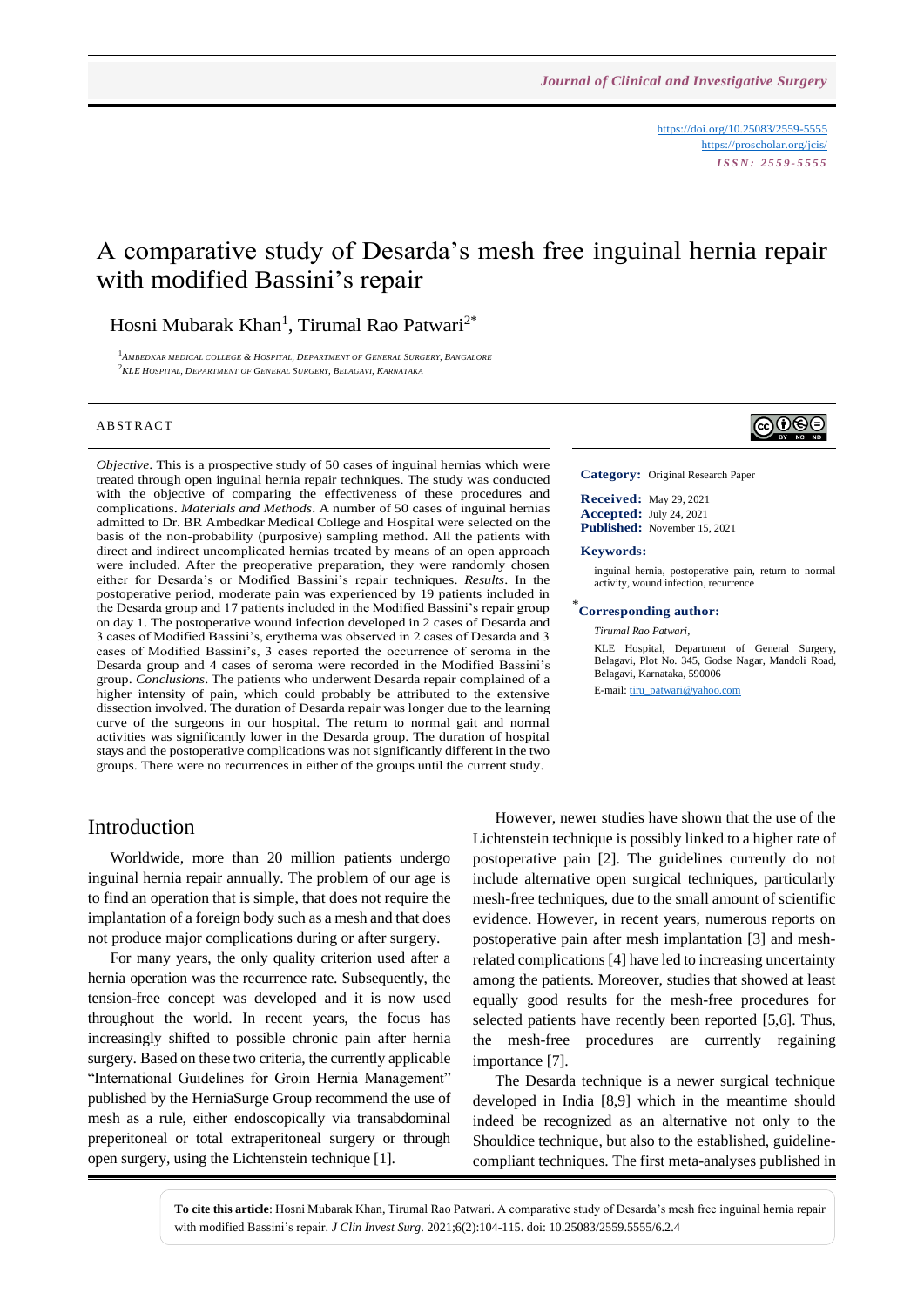2017 and 2018 revealed results that are at least equally good with regard to the rates of recurrence and postoperative pain compared to the Lichtenstein technique [10,11].

The learning curve for the Desarda technique appears to be shorter than that for the Shouldice technique due to the simplicity of the method. Mohan P. Desarda, the first to describe the eponymous technique, sees an indication for nearly every inguinal hernia. Based on our experience, this technique should be used primarily for smaller or mediumsized indirect as well as direct hernias and particularly for younger patients. However, in our opinion, it cannot be recommended in the event of general tissue weakness with a divided aponeurosis of the external oblique muscle. In any case, the transversal fascia should be split intraoperatively to effectively exclude a femoral hernia. For complex or combined hernias as well as for femoral hernias, the Desarda technique should not be used due to the expected weakness in the collagen tissue. A major advantage of open hernia surgery compared to endoscopic surgery is the option of intraoperative tailoring. With corresponding intraoperative findings, an anterior or posterior mesh technique can be used as a fallback.

The current work focuses on the long-term outcomes and confirms, even after 3 years, the results which are at least as good as those of the exhaustively studied Lichtenstein technique. This method, like the Lichtenstein technique, can be used in almost every setting, i.e., in the so-called "low-resource countries" as well. Moreover, particularly in "low-resource countries," the continuous availability of mesh is still not guaranteed today. The use of the so-called "low-cost meshes" [1] recommended in the current international guidelines has also been increasingly criticized in recent years in view of the product properties with regard to sterilization [12] and the European Medical Devices Regulation.

Another new aspect in the study is the evaluation of functionality after surgery. The Patient Global Impression of Change and the Prolo Scale are standardized instruments for measuring the patient's outcomes and they have been used since 2004 [13]. Here as well, this mesh-free procedure appears to have advantages particularly with regard to long-term outcomes.

The tailored concept recommended by the authors should be reviewed in additional differentiated comparative studies using the recognized European hernia classifications. At the same time, a clear binding standard for surgery with intraoperative exploration of all potential hernia gaps should be defined and the results reviewed as well as in large-scale register studies.

In view of the aforementioned results, the question remains as to what effect guidelines fundamentally have on health care services? The primary goal of guidelines is the standardization of preoperative preparation, surgical

treatment, and aftercare of the patient in order to improve the quality of a surgical intervention across the board. The recommendations provided in guidelines reflect the external evidence, i.e., the results of the reliable scientific studies. Guidelines must never be hostile to innovation; however, as clearly noted in the guidelines of the HerniaSurge Group, they provide suggestions for further studies to review new or insufficiently investigated methods [1].

Furthermore, both regional and continental differences in particular must be taken into account. In addition, the possible industry influence on studies in which mesh-based procedures are extolled must not be ignored [14]. The fundamental recommendation of the HerniaSurge Group to use mesh-based procedures must therefore be very critically scrutinized.

Unfortunately, it is already clear today that there are hardly any qualified hernia surgeons who regularly offer their patients standardized, high-quality, and mesh-free surgical procedures. As a rule, the training program for every surgeon should include a suturing procedure, a meshbased open surgical technique, and a laparo-endoscopic technique.

The aim of this study is to evaluate the feasibility of the Desarda tissue repair at a tertiary Hospital as the treatment of primary inguinal hernia, by comparing it to the Modified Bassini's repair. The study period was 1 year including a 6-month follow up, in terms of operative time, postoperative pain, wound infection, erythema, seroma formation, return to normal activity, chronic pain, and early recurrence.

The purpose of this study is to compare short-term outcomes and recurrence rates for 6 months between the Desarda and the Modified Bassini's techniques.

*The objectives of this study are*:

- 1. To study the outcomes with respect to:
	- a) The operating time (incision to closure of the skin)
	- b) Post-operative pain
	- c) Return to normal activity
	- d) Seroma formation
	- e) The postoperative wound infection rate
	- f) Discharge time.
- 2. Recurrence rate

To look for any recurrence with regular follow-ups at one month, three months and six months, respectively.

### Materials and Methods

*Source of the data.* The present study was conducted at Dr. BR Ambedkar Medical College and Hospital, Bangalore, between July 2018 and June 2019. The approval of the institutional ethical committee was obtained. The written informed consent was obtained from the participating patients.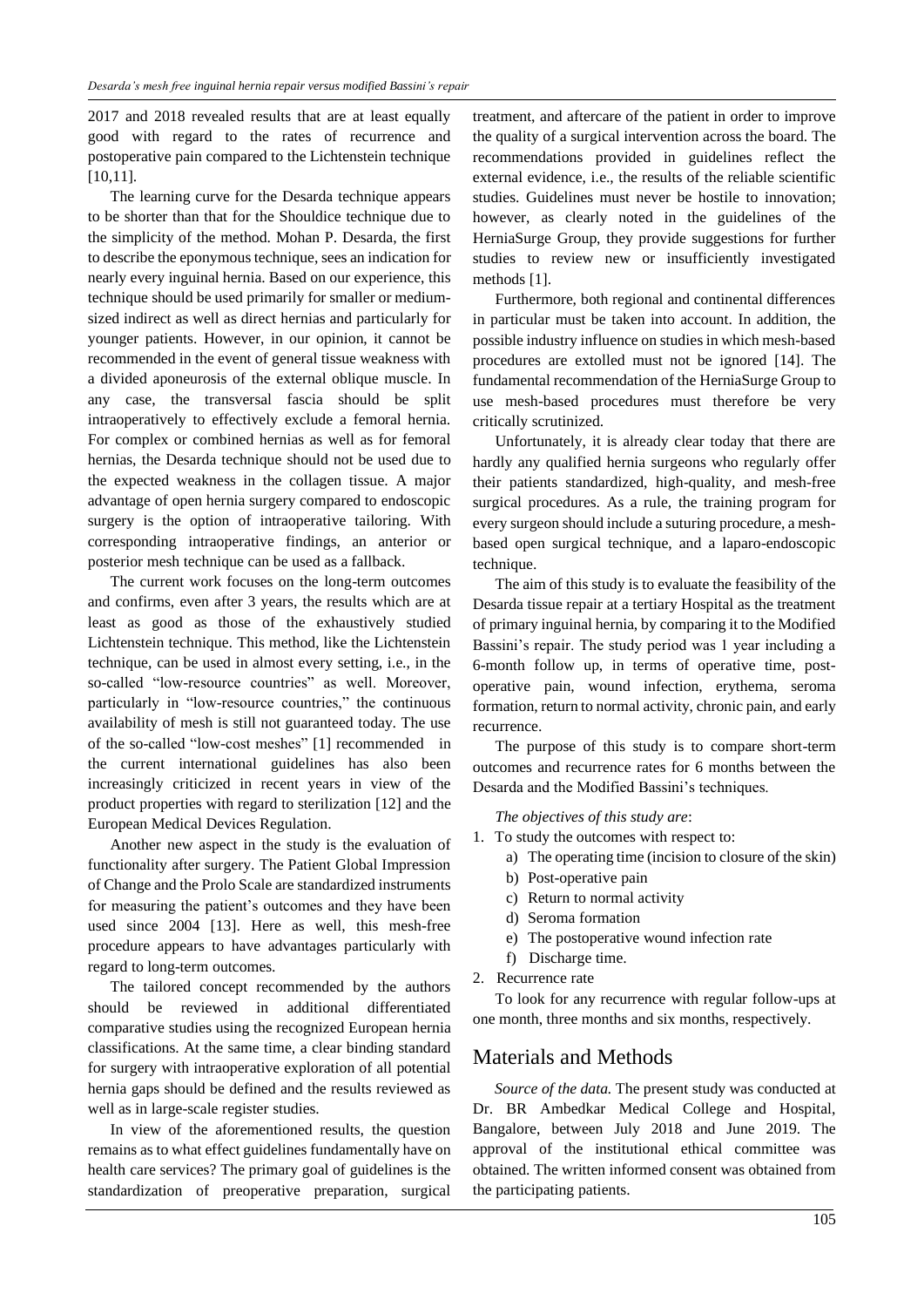*Research design.* This is prospective comparative analysis which studies a total 50 consented patients from both genders, aged 18 years and above and diagnosed with inguinal hernia, out of which 25 patients were assigned the Desarda Repair, and the remaining 25 patients were assigned the Modified Bassini's Repair. The choice of surgery was given to the patient.

*Sample size.* Based on prevalence (1.7 % for all ages and 4% for above 45-years of age) and life time risks, i.e., 27% for males and 3% for females, the sample size has been calculated. The short duration of study was also considered while calculating sample size.

A total of 50 patients were studied, out of which 5 underwent Desarda tissue repair and 25 underwent Modified Bassini's repair.

*Inclusion criteria.* All cases of inguinal hernia admitted for surgery.

1. The age group between 18yrs and 60yrs (including males and females).

2. With a primary, reducible inguinal or inguinalscrotal hernia; unilateral or bilateral or strangulated hernia.

3. ASA Grade I and II.

*Exclusion criteria.* 

1. Old, debilitated patients with uncontrolled diabetes, hypertension, chronic steroid use, local skin infection (as they will be unable to give an accurate assessment of the key outcomes of the operation).

2. Recurrent Hernias.

3. Perioperative finding of separated, thin and/or weak external oblique aponeurosis.

4. Obstructive uropathy or chronic obstructive pulmonary disease, as they are associated with poor outcomes and high recurrence rates.

5. Collagen Vascular Disorders.

*The time and duration of the study.* One year including a 6-month follow-up period, from July 2018 to June 2019.

*Operative technique.* All the patients were visited on the day prior to surgery and were explained the procedure in detail and the written and informed consent was obtained. All the patients were kept nil orally (NPO) from 12 o'clock at mid night prior to the day of the surgery. The study was conducted on 50 patients. The patients were divided into two groups.

*Statistical analysis.* The student t test (two tailed, independent) was used to find the significance of the study parameters on a continuous scale between the two groups (Inter group analysis) on metric parameters. Leven`s test for homogeneity of variance was performed to assess the homogeneity of variance. The Chi-square/ Fisher Exact test was used to find the significance of the study parameters on categorical scale between two or more groups, the nonparametric setting for the Qualitative data analysis. Fisher Exact test are used when the cell samples are very small.

Significant figures

- + Suggestive significance (P value: 0.05<P<0.10)
- \* Moderately significant (P value: 0.01<P< 0.05)
- \*\* Strongly significant (P value: P<0.01)

*Statistical software*. The Statistical software, namely SPSS 22.0, and R environment ver.3.2.2 were used for the analysis of the data and Microsoft word and Excel were used to generate graphs, tables etc.

#### Results

The age distribution of the studied patients is presented in Table 1 and Figure 1.

| Age in<br>years  |                                  | <b>Surgery</b>    |                   |  |
|------------------|----------------------------------|-------------------|-------------------|--|
|                  | <b>Group D</b><br><b>Group M</b> |                   | <b>Total</b>      |  |
| <20              | 1(4%)                            | $0(0\%)$          | $1(2\%)$          |  |
| $20 - 30$        | 2(8%)                            | 2(8%)             | 4(8%)             |  |
| $31 - 40$        | 5(20%)                           | $4(16\%)$         | 9(18%)            |  |
| $41 - 50$        | 7(28%)                           | 7(28%)            | 14(28%)           |  |
| $51-60$          | $10(40\%)$                       | 12(48%)           | 22(44%)           |  |
| Total            | 25(100%)                         | 25(100%)          | $50(100\%)$       |  |
| Mean $\pm$<br>SD | $44.84 \pm 11.25$                | $47.44 \pm 10.15$ | $46.14 \pm 10.68$ |  |





**Figure 1**. The age distribution of the patients

The gender distribution of the studied patients is presented in Table 2.

| <b>Table 2.</b> The gender distribution of the patients studied |                |                |             |  |  |
|-----------------------------------------------------------------|----------------|----------------|-------------|--|--|
| Gender                                                          | <b>Surgery</b> | Total          |             |  |  |
|                                                                 | <b>Group D</b> | <b>Group M</b> |             |  |  |
| Male                                                            | 25(100%)       | $25(100\%)$    | $50(100\%)$ |  |  |
| Total<br>25(100%)<br>25(100%)<br>$50(100\%)$                    |                |                |             |  |  |
| P=1.000, Not Significant, Fisher Exact Test                     |                |                |             |  |  |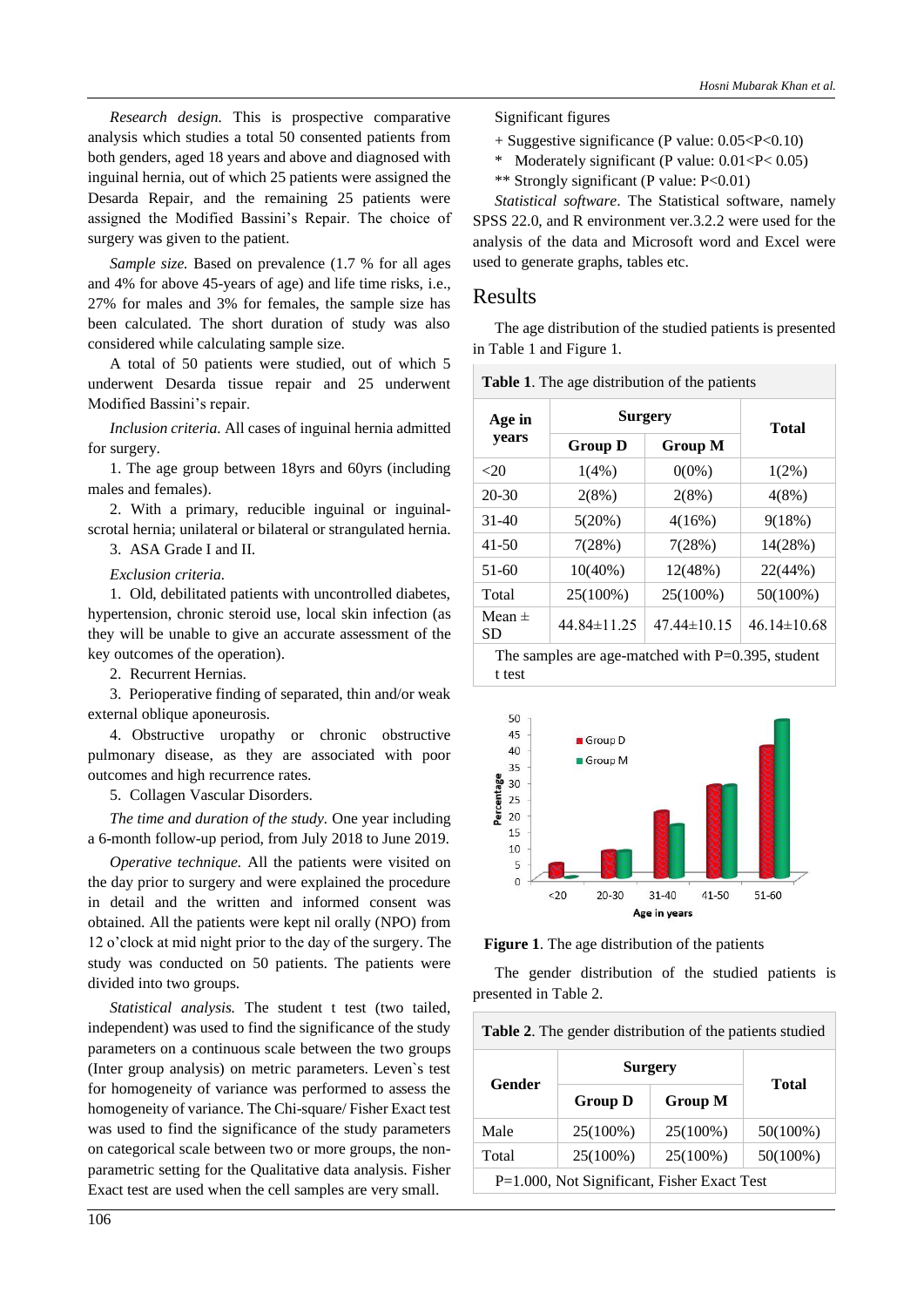The diagnosis distribution of the patients in the two groups studied is presented in Table 3 and Figure 2.

|                                     | <b>Surgery</b> |                |            |  |
|-------------------------------------|----------------|----------------|------------|--|
| <b>Diagnosis</b>                    | <b>Group D</b> | <b>Group M</b> | Total      |  |
| Right indirect<br>inguinal hernia   | 12(48%)        | 8(32%)         | $20(40\%)$ |  |
| Left indirect<br>inguinal hernia    | 5(20%)         | 6(24%)         | 11(22%)    |  |
| Right direct<br>inguinal hernia     | 4(16%)         | 6(24%)         | 10(20%)    |  |
| Left direct<br>inguinal hernia      | 3(12%)         | 2(8%)          | $5(10\%)$  |  |
| Bilateral direct<br>inguinal hernia | $1(4\%)$       | 3(12%)         | $4(8\%)$   |  |
| Total                               | 25(100%)       | 25(100%)       | 50(100%)   |  |

**Table 3**. The diagnosis distribution of the patients in the two groups

P=0.692, Not Significant, Fisher Exact Test





**Figure 2**. The diagnosis distribution of the patients in the two groups studied

The operating time distribution of the patients in the two groups studied is presented in Table 4 and Figure 3.

| <b>Operating</b><br>Time                            | <b>Surgery</b>   |            |                  |  |
|-----------------------------------------------------|------------------|------------|------------------|--|
|                                                     | <b>Group D</b>   | Group M    | Total            |  |
| $<$ 46                                              | $0(0\%)$         | $3(12\%)$  | 3(6%)            |  |
| $46 - 52$                                           | 17(68%)          | 22(88%)    | 39(78%)          |  |
| >52                                                 | 8(32%)           | $0(0\%)$   | 8(16%)           |  |
| Total                                               | 25(100%)         | 25(100%)   | 50(100%)         |  |
| Mean $\pm$ SD                                       | $51.28 \pm 2.69$ | 48.60±2.53 | $49.94 \pm 2.92$ |  |
| P=0.001 <sup>**</sup> , Significant, Student t test |                  |            |                  |  |

**Table 4**. The operating time distribution of the patients in the two groups



**Figure 3**. The operating time distribution of the patients in the two groups

The assessment of postoperative pain at different study points, and a comparison of postoperative pain between the two groups of patients studied are presented in Figures 4-a and 4-b, Tables 5 and 6, and Figures 5-a and 5-b.



**Figure 4 (a)**. Postoperative pain for group D



**Figure 4 (b)**. Postoperative pain for group M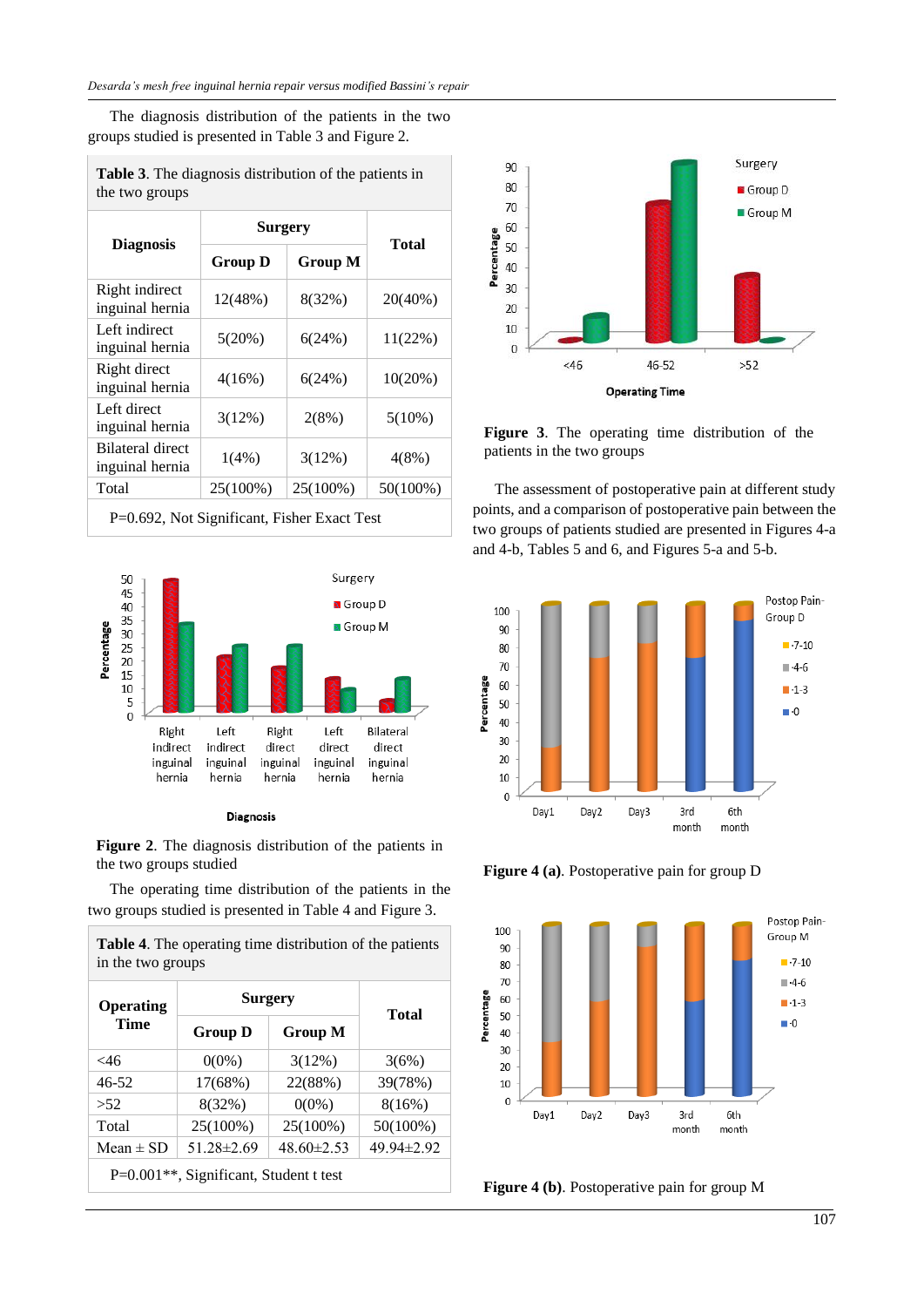| <b>Postop Pain</b>    | Day1     | Day <sub>2</sub> | Day <sub>3</sub> | $3rd$ month | $6th$ month | % Difference             |
|-----------------------|----------|------------------|------------------|-------------|-------------|--------------------------|
| Group D $(n=25)$      |          |                  |                  |             |             |                          |
| $\Omega$<br>$\bullet$ | $0(0\%)$ | $0(0\%)$         | $0(0\%)$         | 18(72%)     | 23(92%)     | 92.0%                    |
| $1-3$<br>$\bullet$    | 6(24%)   | 18(72%)          | 20(80%)          | 7(28%)      | 2(8%)       | $-16.0\%$                |
| $4-6$<br>$\bullet$    | 19(76%)  | 7(28%)           | 5(20%)           | $0(0\%)$    | $0(0\%)$    | $-76.0\%$                |
| $7-10$                | $0(0\%)$ | $0(0\%)$         | $0(0\%)$         | $0(0\%)$    | $0(0\%)$    | $0.0\%$                  |
| Group M $(n=25)$      |          |                  |                  |             |             |                          |
| $\Omega$<br>$\bullet$ | $0(0\%)$ | $0(0\%)$         | $0(0\%)$         | $14(56\%)$  | 20(80%)     | 80.0%                    |
| $1-3$<br>$\bullet$    | 8(32%)   | $14(56\%)$       | 22(88%)          | $11(44\%)$  | 5(20%)      | $-12.0\%$                |
| $4 - 6$               | 17(68%)  | $11(44\%)$       | 3(12%)           | $0(0\%)$    | $0(0\%)$    | -68.0%                   |
| $7-10$<br>$\bullet$   | $0(0\%)$ | $0(0\%)$         | $0(0\%)$         | $0(0\%)$    | $0(0\%)$    | $0.0\%$                  |
| P value               | 0.754    | 0.377            | 0.702            | 0.377       | 0.417       | $\overline{\phantom{a}}$ |

**Table 5**. Postoperative pain; the assessment at different study points of the patients studied

Chi-Square/Fisher Exact Test

**Table 6**. Postoperative pain; a comparison between the two groups of patients

| <b>Postop</b>    |                 | <b>Surgery</b>  |                 | P value |  |
|------------------|-----------------|-----------------|-----------------|---------|--|
| Pain             | Group D         | <b>Group M</b>  | <b>Total</b>    |         |  |
| Day1             | $4.2 \pm 0.97$  | $4.20 \pm 0.91$ | $4.20 \pm 1.04$ | 1.000   |  |
| Day <sub>2</sub> | $3.06 \pm 1.00$ | $3.00 \pm 1.04$ | $3.12 \pm 0.97$ | 0.675   |  |
| Day3             | $2.64 \pm 0.83$ | $2.68 \pm 0.8$  | $2.60\pm0.87$   | 0.736   |  |
| 3rd month        | $0.36 \pm 0.48$ | $0.28 \pm 0.46$ | $0.44 \pm 0.51$ | 0.247   |  |
| 6th month        | $0.14\pm0.35$   | $0.08 \pm 0.28$ | $0.20 \pm 0.41$ | 0.230   |  |



**Figure 5 (a)**. Postoperative pain; a comparison between the groups



**Figure 5 (b)**. Postoperative pain; a comparison between the groups

The distribution of ASA in the two groups studied is presented in Table 7 and Figure 6.

**Table 7**. The distribution of ASA in the two groups studied

| <b>ASA</b>                                  | Surgery        | Total    |             |  |
|---------------------------------------------|----------------|----------|-------------|--|
|                                             | <b>Group D</b> | Group M  |             |  |
| I                                           | 7(28%)         | 4(16%)   | 11(22%)     |  |
| Н                                           | 18(72%)        | 21(84%)  | 39(78%)     |  |
| Total                                       | 25(100%)       | 25(100%) | $50(100\%)$ |  |
| P=0.306, Not Significant, Fisher Exact Test |                |          |             |  |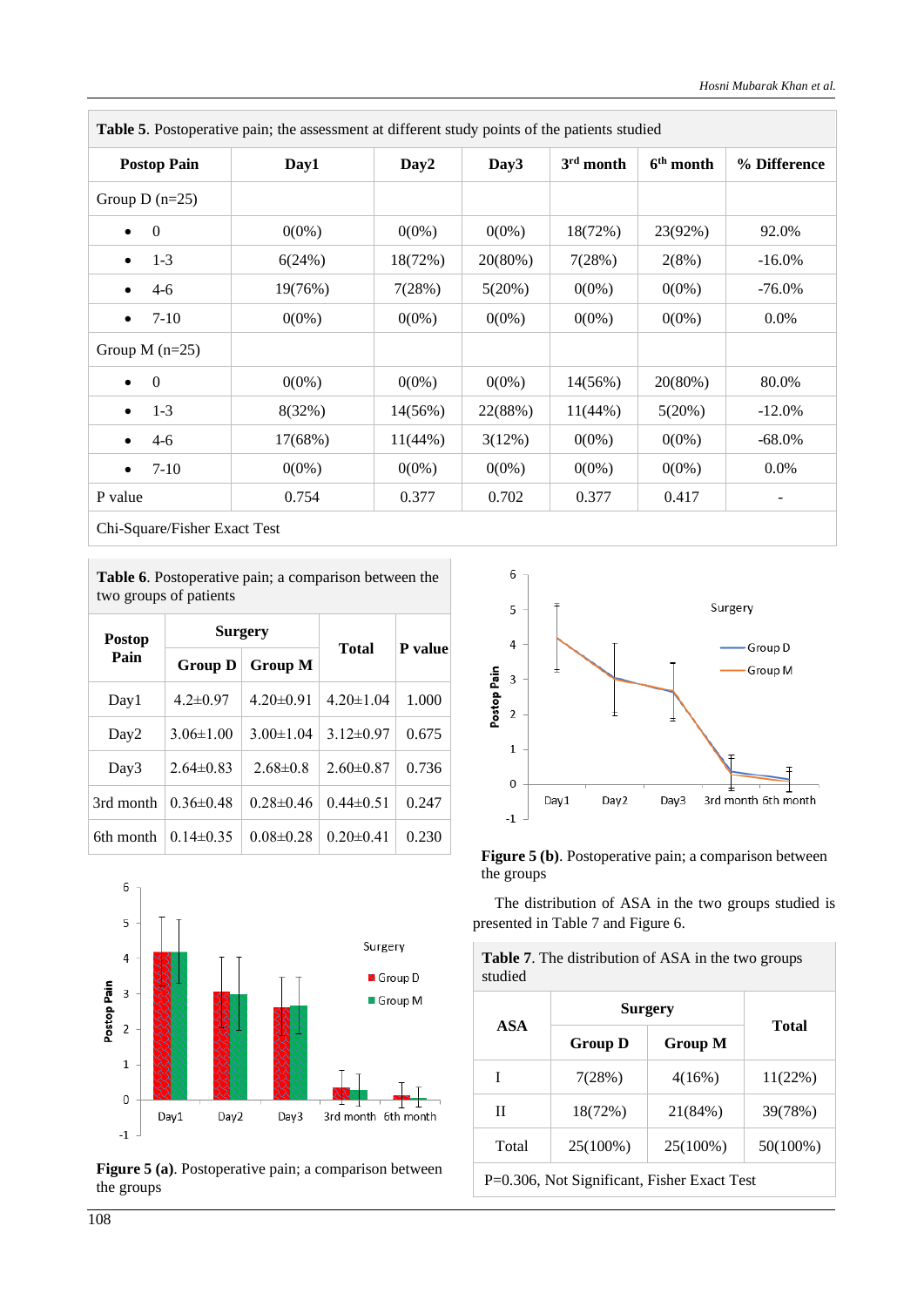

**Figure 6**. The distribution of ASA in the two groups studied

The return to normal gait of the patients in the two groups studied is presented in Table 8 and Figure 7.

**Table 8**. Return to normal gait: the distribution of the

| Return to      | <b>Surgery</b>                   |                 |                 |  |
|----------------|----------------------------------|-----------------|-----------------|--|
| Normal<br>Gait | <b>Group M</b><br><b>Group D</b> |                 | Total           |  |
| 1              | $2(8\%)$                         | $0(0\%)$        | 2(4%)           |  |
| $\mathfrak{D}$ | 9(36%)                           | $10(40\%)$      | 19(38%)         |  |
| 3              | $14(56\%)$                       | $11(44\%)$      | 25(50%)         |  |
| 4              | $0(0\%)$                         | 4(16%)          | $4(8\%)$        |  |
| Total          | 25(100%)                         | 25(100%)        | 50(100%)        |  |
| Mean $\pm$ SD  | $2.48 \pm 0.65$                  | $2.76 \pm 0.72$ | $2.62 \pm 0.69$ |  |



**Figure 7**. Return to normal gait: the distribution of the patients in the two groups

The distribution of patients' hospital stay in the two groups studied is presented in Table 9 and Figure 8.

**Table 9**. The distribution of patients' hospital stay in the two groups studied

| <b>Hospital</b><br><b>Stay</b>              | <b>Surgery</b> |                |              |  |
|---------------------------------------------|----------------|----------------|--------------|--|
|                                             | <b>Group D</b> | <b>Group M</b> | <b>Total</b> |  |
| $\leq$ 3                                    | 6(24%)         | 4(16%)         | 10(20%)      |  |
| >3                                          | 19(76%)        | 21(84%)        | $40(80\%)$   |  |
| Total                                       | 25(100%)       | 25(100%)       | $50(100\%)$  |  |
| P=0.480, Not Significant, Fisher Exact Test |                |                |              |  |



**Figure 8**. The distribution of patients' hospital stay in the two groups studied

The distribution of patients' complications in the two groups studied is presented in Table 10 and Figure 9.

| Table 10. The distribution of patients' complications |                            |                     |              |                |  |  |
|-------------------------------------------------------|----------------------------|---------------------|--------------|----------------|--|--|
|                                                       | <b>Surgery</b>             |                     | <b>Total</b> |                |  |  |
|                                                       | <b>Group D</b><br>$(n=25)$ | Group M<br>$(n=25)$ | $(n=50)$     | <b>P</b> value |  |  |
| Erythema                                              | $2(8\%)$                   | 3(12%)              | $5(10\%)$    | 1.000          |  |  |
| Seroma                                                | 3(12%)                     | $4(16\%)$           | 7(14%)       | 1.000          |  |  |
| Wound<br>Infection                                    | 2(8%)                      | $3(12\%)$           | $5(10\%)$    | 1.000          |  |  |
| Chi-Square/Fisher Exact Test                          |                            |                     |              |                |  |  |



**Figure 9**. The distribution of patients' complications

 $\sim$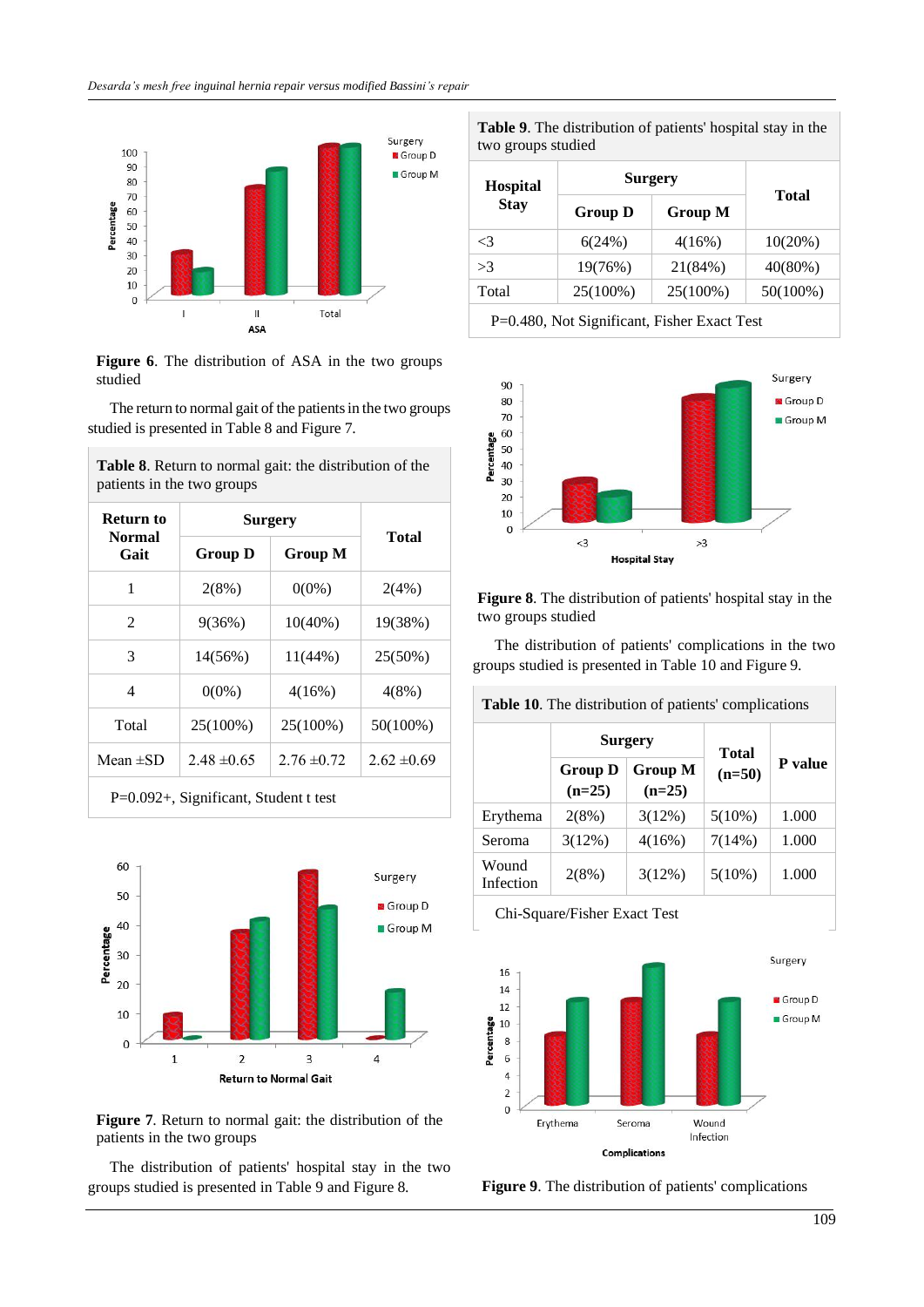The RR distribution of the patients in the two groups studied is presented in Table 11 and Figure 10.

| <b>Table 11.</b> The RR distribution of the patients in the |
|-------------------------------------------------------------|
| two groups studied                                          |

| <b>RR</b> | <b>Surgery</b>               |                     | <b>Total</b> |         |
|-----------|------------------------------|---------------------|--------------|---------|
|           | <b>Group D</b><br>$(n=25)$   | Group M<br>$(n=25)$ | $(n=50)$     | P value |
| 1M        | $0(0\%)$                     | $0(0\%)$            | $0(0\%)$     | 1.000   |
| 3M        | $0(0\%)$                     | $0(0\%)$            | $0(0\%)$     | 1.000   |
| 6M        | $0(0\%)$                     | $0(0\%)$            | $0(0\%)$     | 1.000   |
|           | Chi-Square/Fisher Exact Test |                     |              |         |



**Figure 10**. The RR distribution of the patients in the two groups studied

The return to normal activity (RNA) distribution of the patients in the two groups studied is presented in Table 12 and Figure 11.

| <b>Return</b><br>Tо<br>Normal<br><b>Activity</b> | <b>Surgery</b>             |                     | Total           |
|--------------------------------------------------|----------------------------|---------------------|-----------------|
|                                                  | <b>Group D</b><br>$(n=25)$ | Group M<br>$(n=25)$ | $(n=50)$        |
| $1-3$ days                                       | $2(8.0\%)$                 | $\Omega$            | $2(4.0\%)$      |
| 4-5 days                                         | 20(80.0%)                  | 13(52.0%)           | 33(66.0%)       |
| 6-7 days                                         | $3(12.0\%)$                | 12(48.0%)           | 15(30.0%)       |
| Mean<br>$\pm$ SD                                 | $4.68 \pm 0.90$            | $5.24 \pm 1.01$     | $4.96 \pm 0.99$ |



Figure 11. The return to normal activity (RNA) distribution of the patients in the two groups studied

Comparisons between the sex incidence, the age incidence and the types of hernia in the present study and the standard literature are presented in Tables 13-15.

**Table 13.** The comparison between the sex incidence in the present study and the standard literature

| <b>Sex</b> |    |    | Our Study   Ira M. Rutkow   Martin Kurzen |
|------------|----|----|-------------------------------------------|
| Male       | 50 | 90 | 97                                        |
| Female     |    | 10 |                                           |

| <b>Table 14.</b> The comparison between the age incidence |
|-----------------------------------------------------------|
| in the present study and the standard literature          |

| Age<br>(years) | <b>Present Study</b><br>$(50 \text{ cases})$ | Ira M. Rutkow |
|----------------|----------------------------------------------|---------------|
| ${<}15$        |                                              | 18 (18%)      |
| 15-44          | 15 (30%)                                     | 26 (26%)      |
| 45-64          | 35 (70%)                                     | $30(30\%)$    |
| >65            |                                              | 26 (26%)      |

**Table 15**. The comparison between the types of hernia in the present study and the standard literature data

| Type of hernia   | <b>Present</b><br>Study $(\% )$ | Ira M. Rutkow study |
|------------------|---------------------------------|---------------------|
| Right- indirect  | 40                              | 36                  |
| Right-direct     | 20                              | 15                  |
| Left-indirect    | 22                              | 28                  |
| Left-direct      | 10                              | 13                  |
| <b>Bilateral</b> | 8                               | $\mathfrak{D}$      |
| Total            | 100                             | 100                 |

Г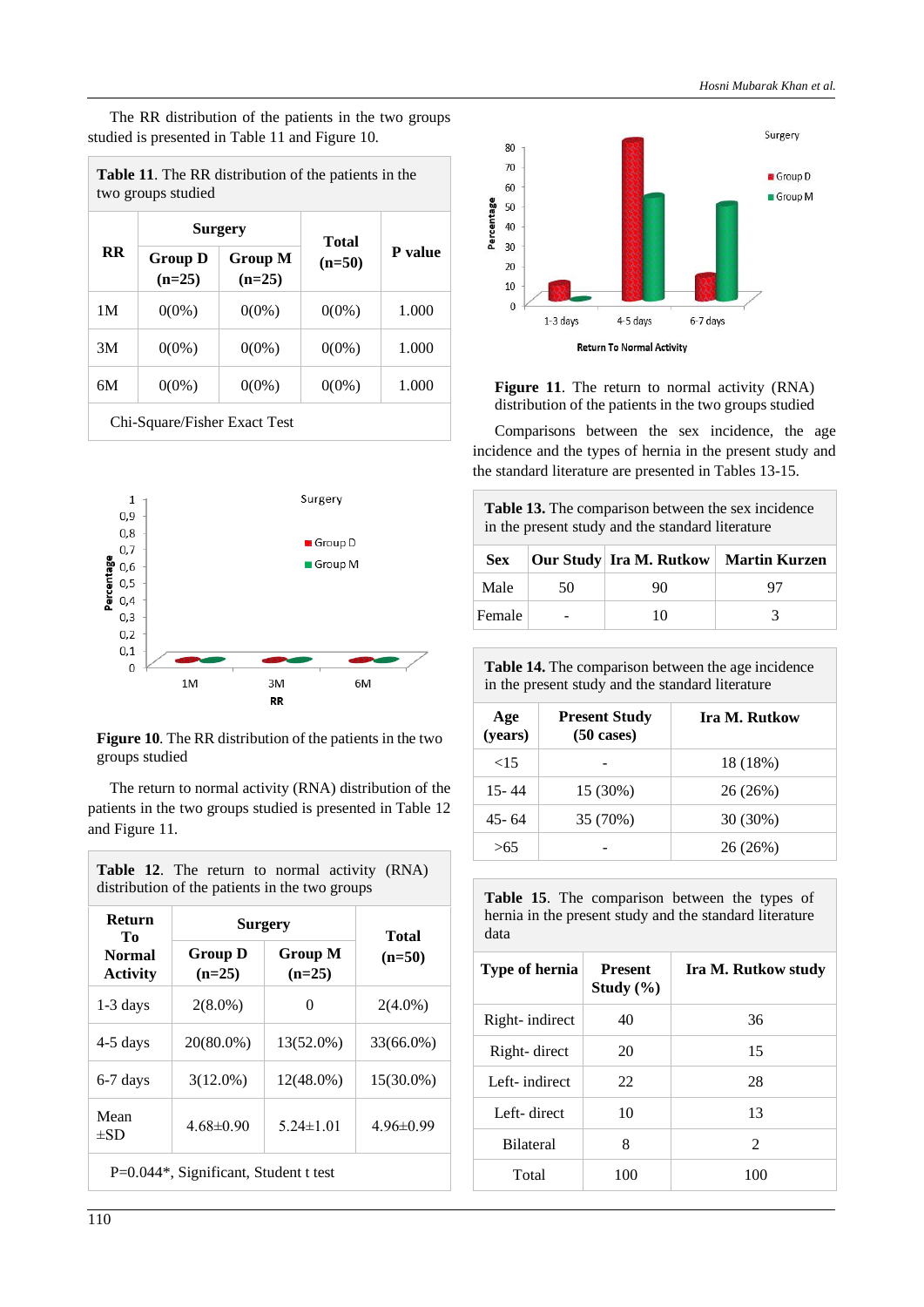

**Figure 12 (a, b)**. The Desarda repair technique (the strip of EOA used to strengthen the posterior wall).



**Figure 13**. The modified Bassini's repair technique.

# Discussion

Inguinal hernias are by far the most common types of hernias [15]. The choice of a method depends on the surgeon; however, the ideal method for modern hernia surgery should be simple, cost effective, safe, tension free and permanent. The Lichtenstein operation achieves all these goals to a great extent [16,17]. The Lichtenstein mesh, however, has its shortcomings which include: its initial cost, the non-availability in many parts of the developing world, the tendency to fold and wrinkle, movement that may lead to mesh failure, since the groin is a very mobile area and chronic groin sepsis, that requires mesh removal [18].

The predictors of medium term and long-term outcomes are determined not only by the hernia characteristics, such as the presence of a bulge at the time of the operation and the size of the defect, but also by the short term post-operative pain and the length of time taken to resume work or ordinary chores [19]. Desarda has described a new method that seems to satisfy the abovementioned criteria and that does not require a prosthetic mesh nor does it use weakened muscles or transversalis fascia for repair (Figure 12). It is cost effective with low rates of complications [20,21]. This study was conducted to compare the short-term outcomes of the Modified Desarda's repair and Bassini's repair techniques (Figures 12 and 13) of inguinal hernias in Dr. B.R Ambedkar Medical College and Hospital.

*The gender of the patients*. Our study included 25 male patients included in both treatment groups. There was no female patient included in this study. In a study by Ira M. Rutkow, 90% of the total cases were male and 10% were female [22]. In a study by Martin Kurzer of British hernia center, 975 cases were male and 3% were female [23].

The sex incidence in our study does not correlate with the other studies, it may be due to the shy nature of the Indian women who may not have come to us (Table 13).

*The age of the patients*. In a study by Ira M. Rutkow, the age at presentation is as follows [24]. It is compared with the present study. Our study included the population whose age ranged from 18 to 60. It has been observed that within the M group, the minimum age of the patients is 23 years and the maximum age of the patients is 60 years. On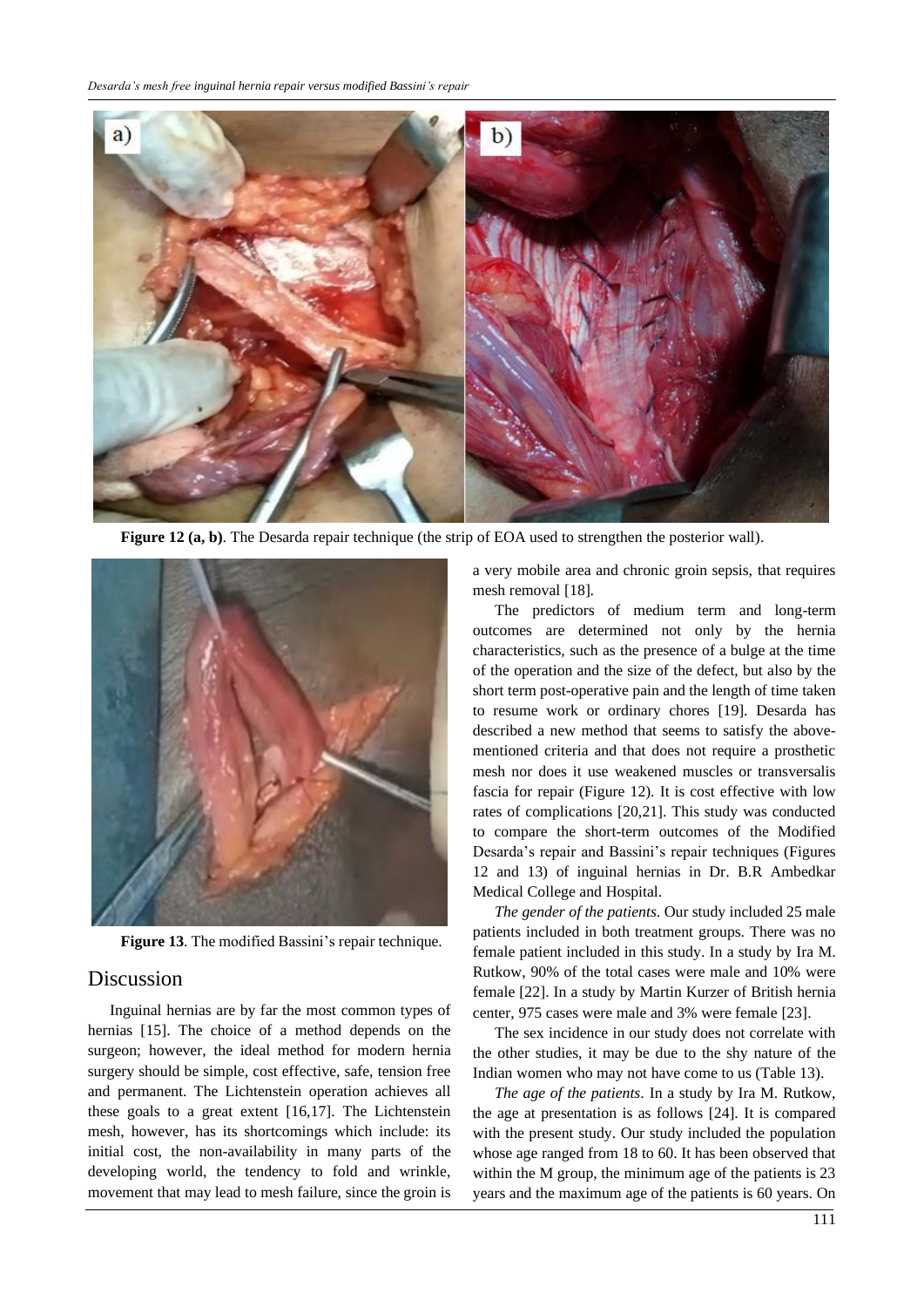the other hand, within the D group, the minimum age of the patients is 18 years and the maximum age of the patients is 59 years. Furthermore, it has been observed that the average age of the patients in the M group is 47.44 years  $(SD = 10.15$  years) and the average age of the patients in the D group is  $44.84$  years (SD = 11.25 years). However, the t-test results indicate that this difference in the average age of the patients in the two treatment groups is statistically insignificant,  $p$ -val = 0.395 (Table 14).

In the study by Ira M. Rutkow, the highest incidence was in the age group 45- 64, which included 30 cases and the next included 26 cases, both in the 15-44 and >65 age group. In our study, 15 cases were included in the 15- 44 age group and 35 cases in the 45-64 age group. The age incidence of our study matches the one in the abovementioned study.

*The type of the hernia*. The incidence of different types of hernia in our study is consistent with the analysis of the hernia centers 8-year series of 2,861 primary hernias (Table 15) [22].

*The duration of surgery*. All surgeries were done by a single surgeon and the time was considered between skin incision and skin close. It can be observed that the mean duration of surgery for the D group patients (M=51.28, SD=2.69) is high when compared to the mean duration of surgery for the M group patients  $(M=48.6, SD=2.53)$ . Moreover, the independent samples t-test results show that this difference in the duration of surgery for the M group and the D group patients is statistically significant, pval=0.001.

*Postoperative pain*. Postoperative pain was accessed with VAS, ranging from 0 to 10, 0 to 3 being considered as Mild, 4-6 being considered as Moderate and 7-10 being considered as Severe pain. Choric pain or inguinodynia was accessed at the follow-up period at 14 days, 3 months and 6 months. It was observed that the post- operative pain pattern was similar in both groups.

The mean pain score for both groups was 4.2 on day 1. The mean pain score in both groups was higher than that observed in a multivariate analysis comparing several methods by Lau and Lee [25]. However, they used post incision infiltration of macain, which we did not do in this study. They also gave a combination of oral Dextropropoxyphene 32.5 mg and Voltaren suppositories 50 mg to each patient compared to only 75 mg of injectable Diclofenac given to each patient in this study. The combination treatment is more effective than monotherapy in pain management; however, it also increases the cost per patient.

The next pain assessment was done on the 2nd POD. The mean score for Desarda was slightly higher than that for Bassini's. The similarity in the pain values is most likely because both of them are tension methods, although Desarda theoretically provides less tension [26,27]. However, they differ from those reported by Desarda, who reported that 96 percent of his patients reported mild pain in the first 4 days and none experienced severe pain [26]. However, he did not state the extent of mild pain as per VAS he used, dosages of drugs and time of pain assessment. His mode of assessment of the pain was not clearly stated. Other comparative studies have found the pain index to be the highest with the Bassini's repairs as compared to the others [25].

Our findings in this study imply that the Desarda technique provides similar tension to that of Bassini's, if the amount of pain is equivalent to the tension in the suture lines, other factors being constant. The last pain assessment was done on the 6th month, when the patients returned for follow-up. Again, the patterns were similar for both groups. There was no statistically significant difference between the postoperative score and the method used for hernia repair on the 6th month of follow-up.

This can be compared to Kyamanywa et al [28], who found the mean pain for Bassini's on the 7th POD to be 2.8. This is also in agreement with what Lau and Lee reported [25], i.e., that postoperative pain in herniorraphy was not affected by the method used on the 7th and 14th POD. Using Pearsons' correlation coefficient, there was no statistically significant correlation between the postoperative pain score and the operation group 24 hours postoperatively, on the 2nd, the 3rd POD and the 3rd or the 6th month. These findings are in agreement with the previous comparative studies [28-30].

*Return to normal activity*. In our study, we noticed that the mean time to return to normal activities was 4.68 days in the Desarda group as compared to 5.24 days in the Modified Bassini's group, and it was significant with p val  $= 0.044.$ 

In this study, all the patients had resumed their normal gait by the 5th POD. The mode was also determined as the mean may be influenced by the extremes on both ends. The mode of both groups was on the 3rd POD. The mean day in the resumption of normal gait was lesser in the Desarda group compared to the Modified Bassini's group, which when compared to the findings by Kyamanywa et al. [28], who compared the Lichtenstein mesh repair to the modified Bassini's and showed similar mean return of normal activities. The difference between the two methods regarding the day of resuming the normal gait is because both methods are tension methods, but Desarda's technique theoretically provides less tension. Other randomized studies have to be conducted to verify this hypothesis.

Gait assessment, although less specific, is an activity done by the patient. Other studies that have used activities such as bathing, dressing and walking around the house have shown that the majority of the patients could do all these activities by the 4th POD30.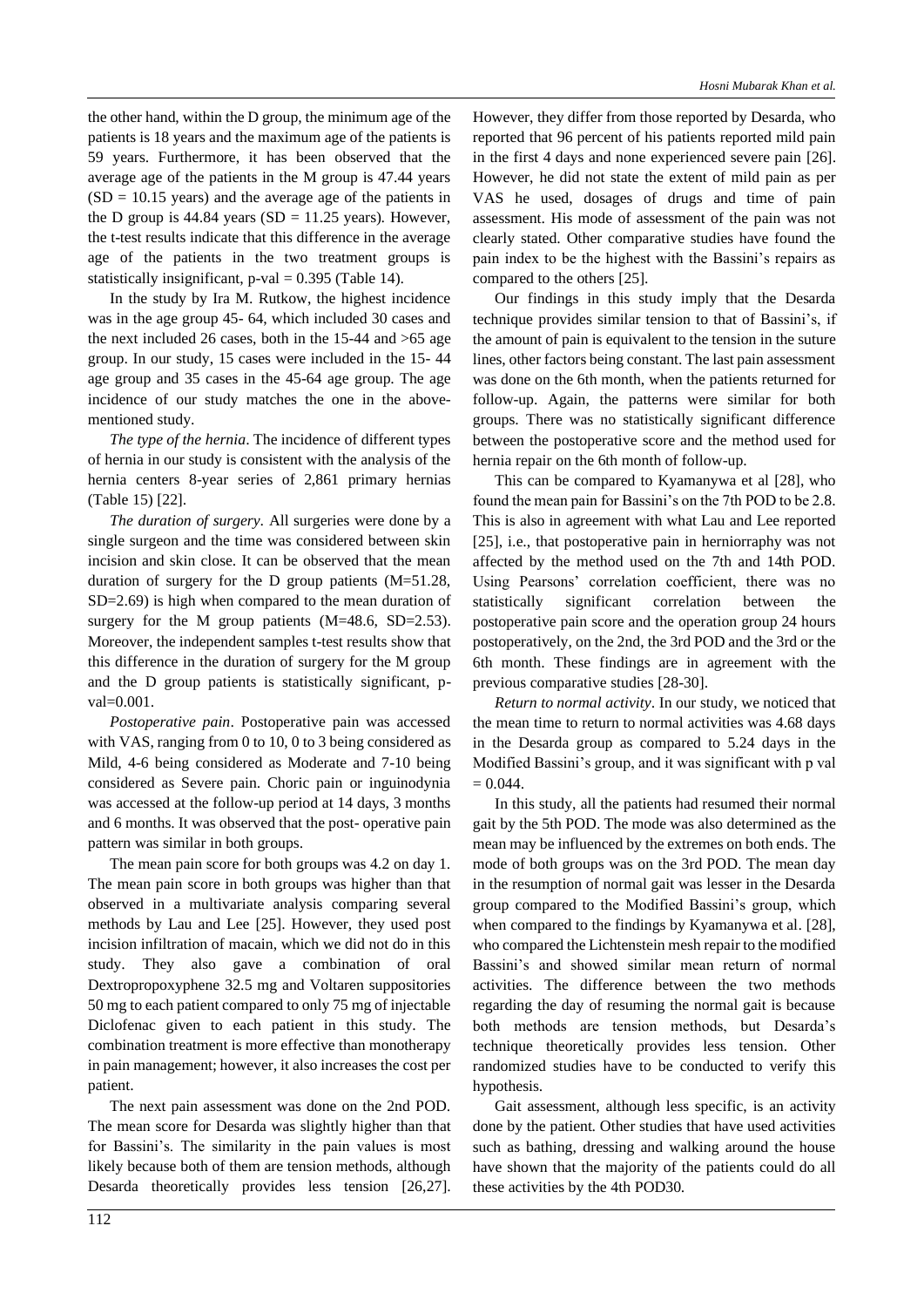*Postoperative complications*. In our study we observed that the postoperative complications were similar in both groups and that there was no recurrence in either of the groups studied until the present date.

The external oblique muscle technique meets all the criteria of modern hernia surgery. Desarda's technique is simple and easy to perform. It does not require risky nor complicated dissection. There is no tension in the suture line. It does not require any foreign material and does not use weak muscle or fascia transversalis for repair. It does not use mesh prosthesis, thus being more economical and it also avoids the morbidity associated with foreign bodies, such as rejection, infection, chronic groin pain. In their randomized controlled trial, Szopinski et al. stated that the Desarda's technique has the potential of enlarging the number of tissue-based methods available to treat groin hernias [31]. The most obvious indications for use are financial constraints or the patient's disapproval in using a mesh.

# **Conclusions**

The present study is a comparative study between the Desarda's Mesh-free Inguinal Hernia repair and the Modified Bassini's repair. The study was conducted with an intension of comparing the effectiveness of various surgeries and their complications, if any.

All the patients were intensively monitored in the immediate postoperative period and the complications were noted. We found that fewer patients experienced moderate pain in the Modified Bassini's compared to the Desarda's group. However, we found that the return to normal gait and activities was lesser in the Desarda's group, which was very significant. There was no marked difference in the postoperative complications between the two groups.

The patients were followed-up in the postoperative period for variable durations and no recurrences were reported until the present date in either of the groups.

There were few limitations to the study, including smaller sample size and shorter duration of study, so the long-term outcomes and results cannot be assessed and, thus the follow-up continues for these patients.

To summarize, there is no universal repair method for groin hernias, and all surgeons will agree to that. The availability of such an array of surgical techniques in the treatment of groin hernias is bound to confuse the young surgeon. All techniques will have hard proponents, as well as opponents. This is where the practice of evidence-based medicine is very crucial and one should have close watch on the long-term follow-up results of any particular newer procedures. Until then, one may practice a time-efficient and a good surgical technique, which has the least recurrence rate and which is handed over to them by their seniors, taking into account the cost factor, which is still important in developing countries like ours and with the noble thought that the patient is the most important.

## Abbreviations

| <b>BP</b>  | : Blood pressure                             |
|------------|----------------------------------------------|
| BPH        | : Benign Prostatic Hypertrophy               |
|            | COPD : Chronic Obstructive Pulmonary Disease |
| DM         | : Diabetes Mellitus                          |
| ECG        | : Electrocardiogram                          |
| F          | : Frequency                                  |
| Hb         | : Hemoglobin                                 |
|            | HBsAg: Hepatitis B Antigen                   |
| <b>HIV</b> | : Human Immuno-Deficiency Virus              |
| <b>HTN</b> | : Hypertension                               |
| <b>IHD</b> | : Ischemic heart disease                     |
| NICE       | : National Institute of Clinical Excellence  |
| NS -       | : Not significant                            |
| P          | : Probability                                |
| <b>PR</b>  | : Pulse Rate                                 |
| <b>RBS</b> | : Random Blood Sugar                         |
| p          | : P- value                                   |
| TB         | : Tuberculosis                               |
| <b>IEV</b> | : Inferior epigastric vessels                |
| MMP        | : Matrix Mettaloproteinase                   |
| <b>EOA</b> | : External Oblique Aponeurosis               |

# Conflict of interest disclosure

There are no known conflicts of interest in the publication of this article. The manuscript was read and approved by all authors. The study is self-sponsored with support from the institution. There is no commercial or conflict of interests.

# Compliance with ethical standards

Any aspect of the work covered in this manuscript has been conducted with the ethical approval of all relevant bodies and that such approvals are acknowledged within the manuscript.

The approval of the institutional ethical committee was obtained. The written informed consent was obtained from the participating patients.

The following ethical guidelines were taken into consideration for the research period: the dignity and wellbeing of the patient was protected at all times, the research data remained confidential throughout the study, the research protocol was presented to the Institutional Ethical Review Board and due permission was obtained to undertake the study.

### Acknowledgement

Dr. K. P. Suresh, Scientist (Biostatistics), The National Institute of Veterinary Epidemiology and Disease Informatics (NIVEDI), Bangalore-560024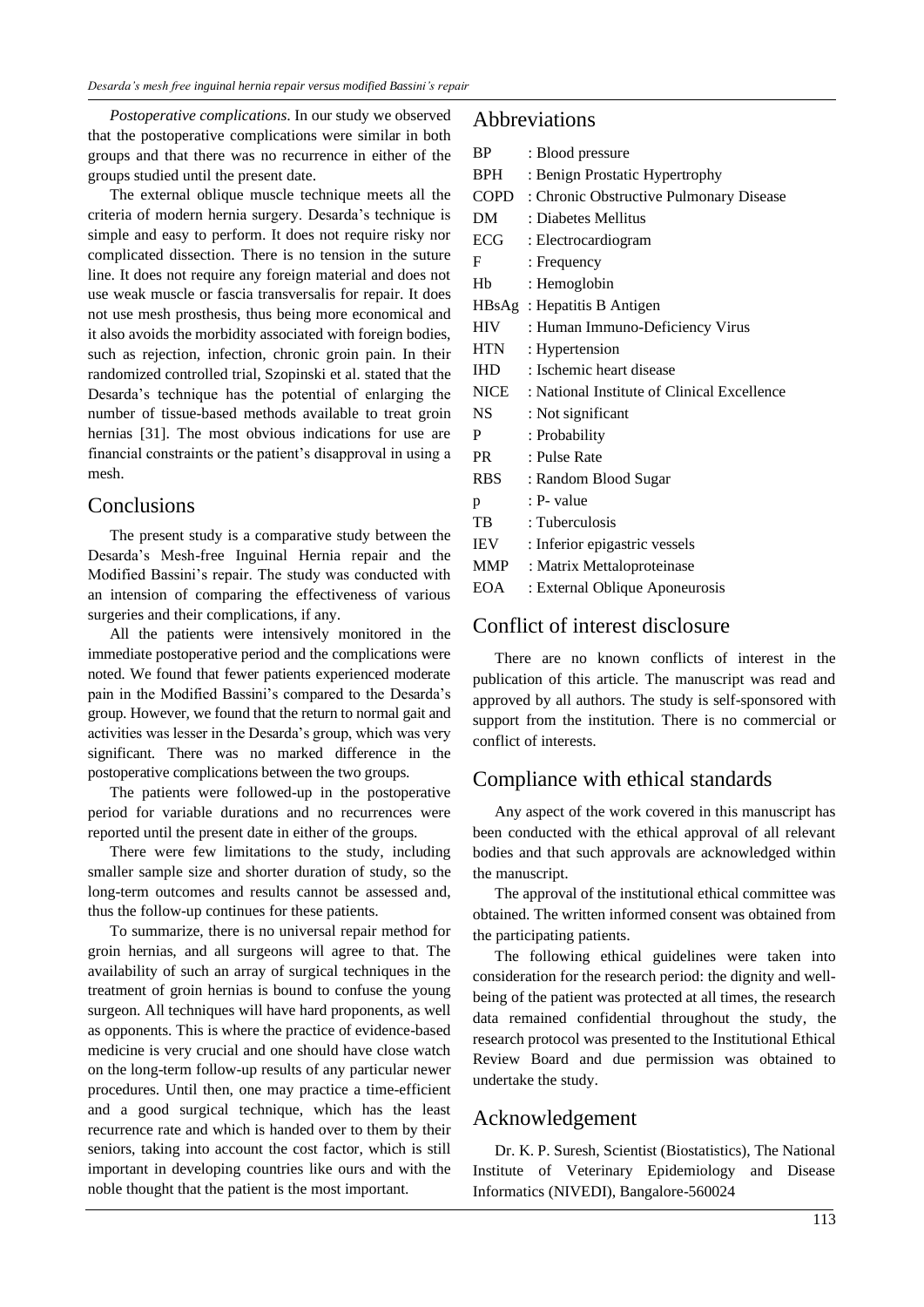# References

- 1. HerniaSurge Group. International guidelines for groin hernia management. *Hernia*. 2018 Feb;22(1):1-165. doi: 10.1007/s10029-017-1668-x
- 2. Miserez M, Peeters E, Aufenacker T, Bouillot JL, Campanelli G, Conze J, Fortelny R, Heikkinen T, Jorgensen LN, Kukleta J, Morales-Conde S, Nordin P, Schumpelick V, Smedberg S, Smietanski M, Weber G, Simons MP. Update with level 1 studies of the European Hernia Society guidelines on the treatment of inguinal hernia in adult patients. *Hernia*. 2014 Apr;18(2):151-63. doi: 10.1007/s10029-014-1236-6
- 3. Fischer JE. Hernia repair: why do we continue to perform mesh repair in the face of the human toll of inguinodynia? *Am J Surg*. 2013 Oct;206(4):619-23. doi: 10.1016/j.amjsurg.2013.03.010
- 4. Iakovlev V, Koch A, Petersen K, Morrison J, Grischkan D, Oprea V, Bendavid R. A Pathology of Mesh and Time: Dysejaculation, Sexual Pain, and Orchialgia Resulting From Polypropylene Mesh Erosion Into the Spermatic Cord. *Ann Surg*. 2018 Mar;267(3):569-575. doi: 10.1097/SLA.0000000000002134
- 5. Malik A, Bell CM, Stukel TA, Urbach DR. Recurrence of inguinal hernias repaired in a large hernia surgical specialty hospital and general hospitals in Ontario, Canada. *Can J Surg*. 2016 Feb;59(1):19-25. doi: 10.1503/cjs.003915
- 6. Köckerling F, Koch A, Adolf D, Keller T, Lorenz R, Fortelny RH, Schug-Pass C. Has Shouldice Repair in a Selected Group of Patients with Inguinal Hernia Comparable Results to Lichtenstein, TEP and TAPP Techniques? *World J Surg*. 2018 Jul;42(7):2001-2010. doi: 10.1007/s00268-017-4433-5
- 7. Lorenz R. Do we really need a renaissance of pure tissue repair? Invited comment to: Desarda's technique versus Lichtenstein technique for the treatment of primary inguinal hernia: a systematic review and metaanalysis of randomized controlled trials. Emile S, Elfeki H. *Hernia*. 2018 Jun;22(3):397-398. doi: 10.1007/s10029-018-1742-z
- 8. Desarda MP. New method of inguinal hernia repair: a new solution. *ANZ J Surg*. 2001 Apr;71(4):241-4. doi: 10.1046/j.1440-1622.2001.02092.x
- 9. Desarda MP. No-mesh inguinal hernia repair with continuous absorbable sutures: a dream or reality? (A study of 229 patients). *Saudi J Gastroenterol*. 2008 Jul;14(3):122-7. doi: 10.4103/1319-3767.41730
- 10. Emile SH, Elfeki H. Desarda's technique versus Lichtenstein technique for the treatment of primary inguinal hernia: a systematic review and meta-analysis of randomized controlled trials. *Hernia*. 2018 Jun;22(3):385-395. doi: 10.1007/s10029-017-1666-z
- 11. Ge H, Liang C, Xu Y, Ren S, Wu J. Desarda versus Lichtenstein technique for the treatment of primary inguinal hernia: A systematic review. *Int J Surg*. 2018 Feb;50:22-27. doi: 10.1016/j.ijsu.2017.11.055
- 12. Mitura K, Kozieł S. The influence of different sterilization types on mosquito net mesh characteristics in groin hernia repair. *Hernia*. 2018 Jun;22(3):483-490. doi: 10.1007/s10029-018-1756-6
- 13. Hurst H, Bolton J. Assessing the clinical significance of change scores recorded on subjective outcome measures. *J Manipulative Physiol Ther*. 2004 Jan;27(1):26-35. doi: 10.1016/j.jmpt.2003.11.003
- 14.Probst P, Grummich K, Ulrich A, Büchler MW, Knebel P, Diener MK. Association of industry sponsorship and positive outcome in randomised controlled trials in general and abdominal surgery: protocol for a systematic review and empirical study. *Syst Rev*. 2014 Nov 27;3:138. doi: 10.1186/2046-4053-3-138
- 15.Patil SM, Gurujala A, Kumar A, Kumar KS, Mithun G. Lichtenstein Mesh Repair (LMR) v/s Modified Bassini's Repair (MBR) + Lichtenstein Mesh Repair of Direct Inguinal Hernias in Rural Population - A Comparative Study. *J Clin Diagn Res*. 2016 Feb;10(2): PC12-5. doi: 10.7860/JCDR/2016/15368.7292
- 16.Shulman AG, Amid PK, Lichtenstein IL. The safety of mesh repair for primary inguinal hernias: results of 3,019 operations from five diverse surgical sources. *Am Surg*. 1992 Apr;58(4):255-7.
- 17. Awad SS, Fagan SP. Current approaches to inguinal hernia repair. *Am J Surg*. 2004 Dec;188(6A Suppl):9S-16S. doi: 10.1016/j.amjsurg.2004.09.007
- 18. Taylor SG, O'Dwyer PJ. Chronic groin sepsis following tension-free inguinal hernioplasty. *Br J Surg*. 1999; 86(4):562-5. doi: 10.1046/j.1365-2168.1999.01072.x
- 19. Cunningham J, Temple WJ, Mitchell P, Nixon JA, Preshaw RM, Hagen NA. Cooperative hernia study. Pain in the postrepair patient. *Ann Surg*. 1996;224(5): 598-602. doi: 10.1097/00000658-199611000-00003
- 20. Desarda MP. Surgical physiology of inguinal hernia repair--a study of 200 cases. *BMC Surg*. 2003 Apr 16;3:2. doi: 10.1186/1471-2482-3-2
- 21. Desarda MP. Physiological repair of inguinal hernia: a new technique (study of 860 patients). *Hernia*. 2006 Apr;10(2):143-6. doi: 10.1007/s10029-005-0039-1
- 22. Rutkow IM. Epidemiologic, economic, and sociologic aspects of hernia surgery in the United States in the 1990s. *Surg Clin North Am*. 1998 Dec;78(6):941-51, vvi. doi: 10.1016/S0039-6109(05)70363-7
- 23. Kurzer M, Belsham PA, Kark AE. The Lichtenstein repair. *Surg Clin North Am*. 1998 Dec;78(6):1025-46. doi: 10.1016/S0039-6109(05)70367-4
- 24. Rutkow IM, Robbins AW. Demographic, classificatory, and socioeconomic aspects of hernia repair in the United